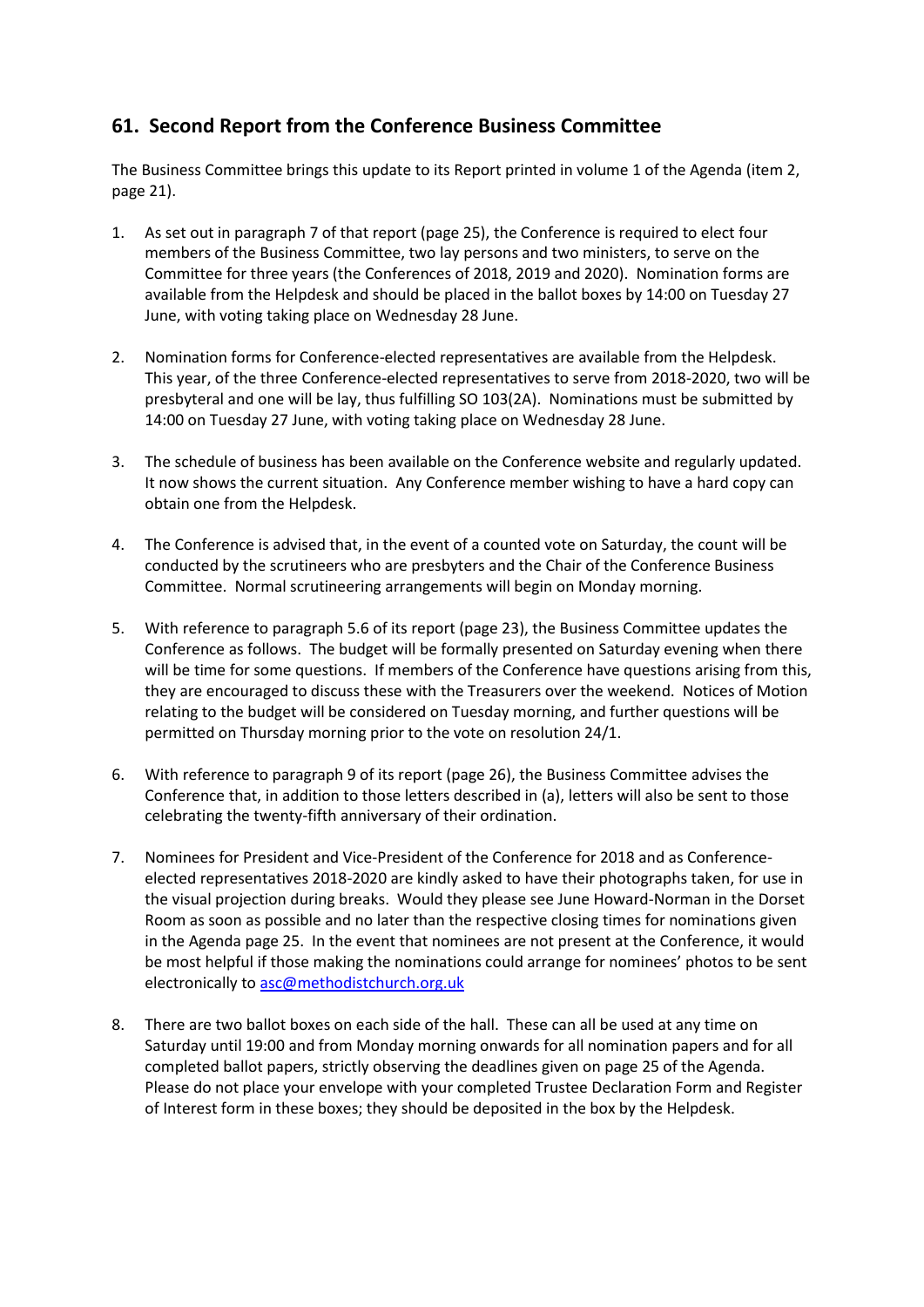9. As indicated in the letter which accompanied volume 2 of the Agenda, all Memorials will either be taken with existing business to which they relate or placed in *en bloc* as shown in the table below.

| <b>Number</b>  | <b>Title</b>                                                                        | <b>Connection to other business</b>     |
|----------------|-------------------------------------------------------------------------------------|-----------------------------------------|
| M1             | Fresh Expressions and Methodist ecclesial formation                                 | (27) Methodist Council part 2 section P |
| M <sub>2</sub> | Ministers in local appointment                                                      | (27) Methodist Council part 2 section P |
| M3             | Self-supporting ministry                                                            | (27) Methodist Council part 2 section P |
| M4             | Candidating for ministers seeking to move from Presbyter to                         | En bloc                                 |
|                | Deacon or vice versa                                                                |                                         |
| M5             | Candidating for ministers seeking to move from Presbyter to<br>Deacon or vice versa | En bloc                                 |
| M6             | Serving another denomination                                                        | En bloc                                 |
| M7             | Access to local preaching and worship leading training<br>materials                 | (27) Methodist Council part 2 section P |
| M8             | Sabbaticals for local preachers and worship leaders                                 | (27) Methodist Council part 2 section P |
| M9             | Complaints procedures                                                               | En bloc                                 |
| M10            | Complaints procedures                                                               | En bloc                                 |
| M11            | The number of Districts                                                             | En bloc                                 |
| M12            | Naming of Yorkshire districts                                                       | (3) Methodist Council part 1 section B  |
| M13            | Pension contributions from lay employees                                            | (3) Methodist Council part 1 section F  |
| M14            | Connexional grant funding - co-funding                                              | (3) Methodist Council part 1            |
| M15            | Connexional grant funding - balancing holiness, risk and<br>sustainability          | (3) Methodist Council part 1            |
| M16            | Use of reserves for local mission                                                   | (3) Methodist Council part 1            |
| M17            | Online returns for churches without property                                        | En bloc                                 |
| M18            | Consent for renting in emergency situations                                         | En bloc                                 |
| M19            | Leasing a manse to house Syrian refugees                                            | En bloc                                 |
| M20            | Welcoming refugees                                                                  | En bloc                                 |
| M21            | Peace in the Holy Land                                                              | En bloc                                 |
| M22            | Centenary of the Balfour Declaration                                                | En bloc                                 |
| M23            | Centenary of the Balfour Declaration                                                | En bloc                                 |
| M24            | Racial diversity in the leadership of the Methodist Church                          | (27) Methodist Council part 2 section N |
| M25            | <b>WCC Programme to Combat Racism</b>                                               | (27) Methodist Council part 2 section N |
| M26            | Mission and Evangelism in Changing Landscapes                                       | En bloc                                 |
| M27            | Engaging effectively with the Prevent strategy                                      | En bloc                                 |
| M28            | Engaging effectively with the Prevent strategy                                      | En bloc                                 |
| M29            | Engaging effectively with the Prevent strategy                                      | En bloc                                 |
| M30            | Engaging effectively with the Prevent strategy                                      | En bloc                                 |
| M31            | Same-sex marriage                                                                   | En bloc                                 |
| M32            | Investment in fossil fuels                                                          | En bloc                                 |
| M33            | Investment in fossil fuels                                                          | En bloc                                 |
| M34            | Investment in fossil fuels                                                          | En bloc                                 |
| M35            | Investment in fossil fuels                                                          | En bloc                                 |
| M36            | Investment in fossil fuels                                                          | En bloc                                 |
| M37            | Centenary of the Balfour Declaration                                                | En bloc                                 |
| M38            | Nuclear weapons ban treaty                                                          | En bloc                                 |
| M39            | Welcoming refugees                                                                  | En bloc                                 |

Any recommended reply to a Memorial which is the subject of an amending notice of motion will automatically be removed from the *en bloc* list.

Please note that there are three additional memorials, which are printed on pages 14-17.